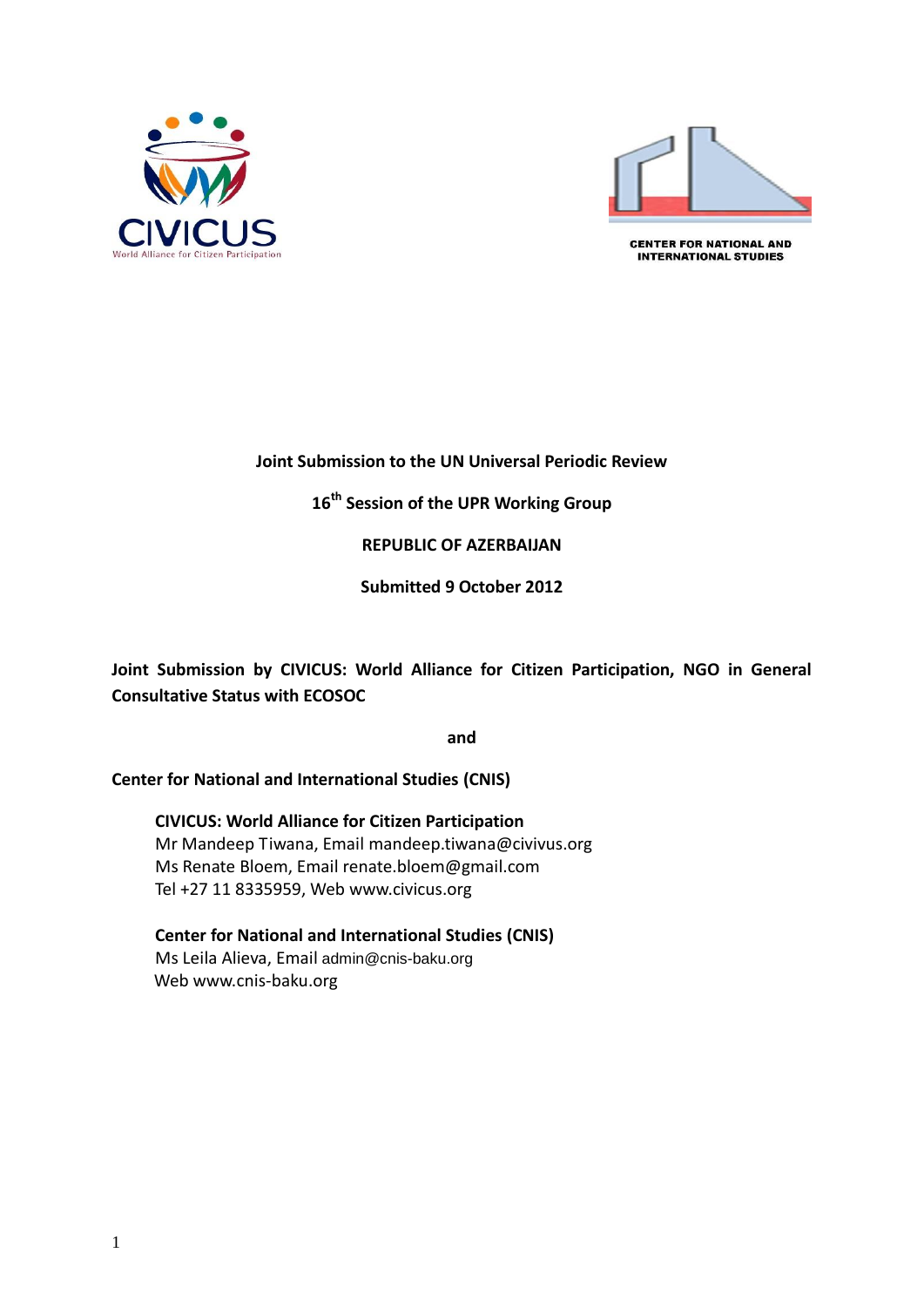## **1. (A) Introduction**

- **1.1** CIVICUS: World Alliance for Citizen Participation is an international movement with members in more than 100 countries worldwide. Established in 1993, CIVICUS nurtures the foundation, growth and protection of citizen action throughout the world, especially in areas where participatory democracy and citizen's freedom of association are threatened.
- **1.2** Center for National and International Studies (CNIS) is an independent non-profit institution based in Baku, Azerbaijan. CNIS conducts non-partisan research, covering a wide variety of issues, such as regional conflicts and security; oil and politics; state and democracy building; foreign and domestic policies. The institution also carries out activities related to democracy promotion and human rights.
- **1.3** In this document, CIVICUS and CNIS outline concerns related to the environment in which civil society organisations and human rights defenders operate in Azerbaijan, and discuss threats they face in the exercise of the freedoms of expression, association and assembly.
- **1.4** Political pluralism in Azerbaijan remains tightly restricted thereby reducing the space for citizens and civil society to exercise their right of democratic dissent. Since March 2011, there have been persistent protests in Azerbaijan demanding greater political freedoms. These protests have been brutally suppressed and those participating in them have had to face various forms of persecution.
- **1.5** CIVICUS and CNIS are concerned by persistent harassment, intimidation and attacks against independent journalists, human rights defenders and political activists by state agents. Civil society organisations (CSOs) and media houses have also had to face various forms of bureaucratic harassment for their criticism of the government.
- **1.6** CIVICUS and CNIS are alarmed by the failure of the Azerbaijan Government to protect members of civil society in the exercise of their rights to freedom of expression, association and assembly.
	- In section B, CIVICUS and CNIS highlight concerns regarding freedom of assembly, attacks on and harassment of protestors.
	- In section C, CIVICUS and CNIS highlight concerns regarding judicial harassment and intimidation of human rights defenders and journalists.
	- In section D, CIVICUS and CNIS highlight concerns regarding freedom of association and unwarranted bureaucratic harassment of civil society organisations (CSOs).
	- In section E, CIVICUS and CNIS make a number of recommendations in the areas of concern listed.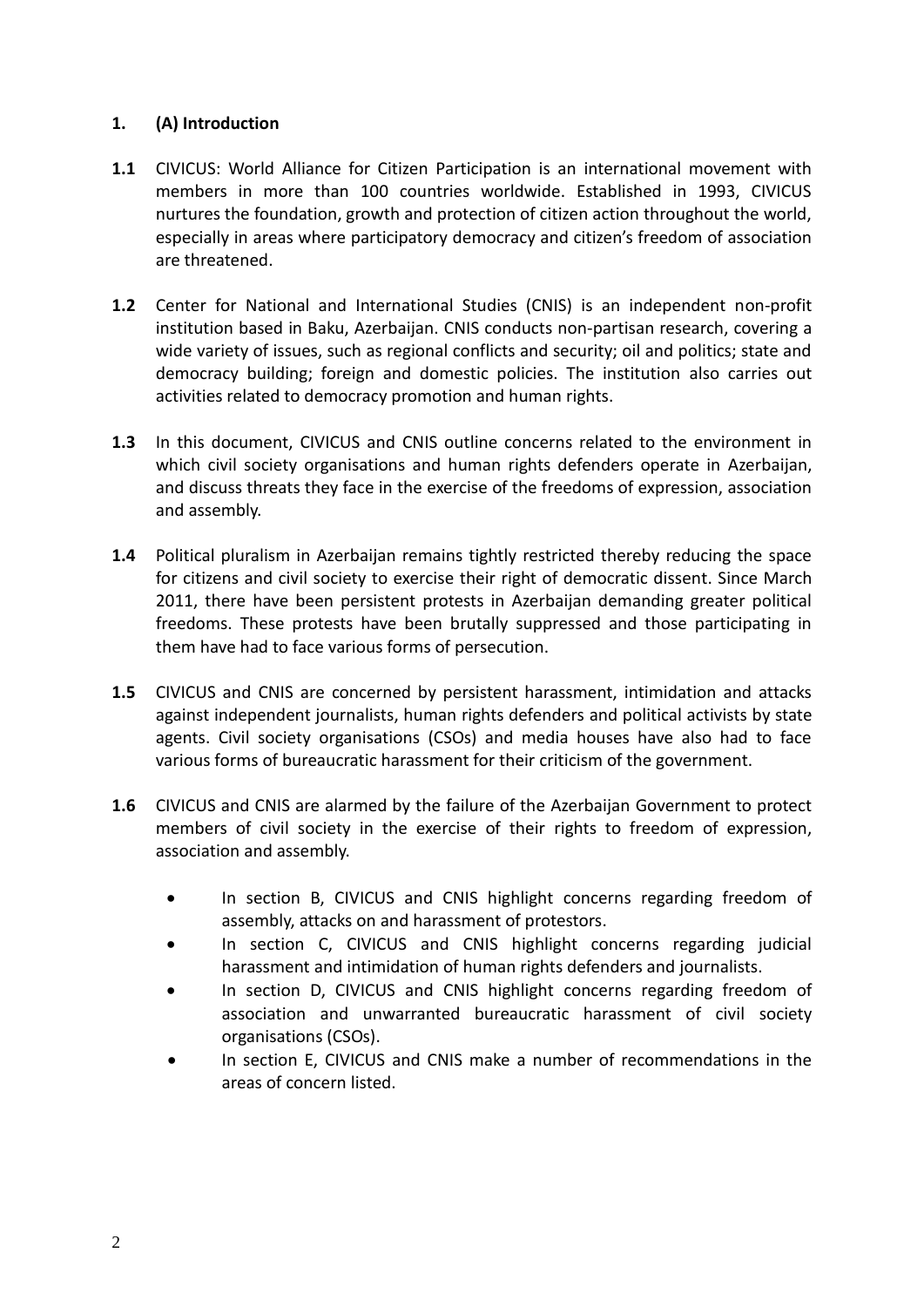# **2. (B) Concerns regarding freedom of assembly, attacks on and harassment of protestors**

- 2.1 Article 49 of Azerbaijan's constitution guarantees the right to assemble peacefully and to organise meetings, demonstrations, processions and place pickets upon notification. Article 21 of the International Covenant on Civil and Political Rights (ICCPR) to which Azerbaijan is a state party also guarantees the freedom of peaceful assembly.
- 2.2 Since March 2011, there have been on-going protests in Azerbaijan in support of greater political freedoms parallel to the pro-democracy protests across the Middle-East and North Africa Region. These protests increased in intensity in the run-up to the Eurovision Contest organised in May 2012 in the capital, Baku. Activists and concerned citizens under the banner of 'Sing for Democracy' sought to highlight severe restrictions on democratic freedoms as international spotlight was focused on Azerbaijan as a result of the Eurovision contest. The response of the authorities to the peaceful protests has been heavy handed and brutal. Many of the protestors have been subjected to beatings and judicial harassment for exercising their right to democratic dissent.
- 2.3 On 25 May 2012, roughly 70 peaceful protestors were apprehended by police prior to the Eurovision Contest for participating in a 'Public Walk' campaign in Baku. They were bundled into police vehicles and roughed up for publicly calling for 'freedom' in the country as police used excessive force to disperse the crowd. At least 200 people were arrested and dozens beaten on 2 April 2011 when security forces shut down a largely peaceful anti-government protest in the capital, Baku. Eye-witnesses observed a number of plain clothed security force personnel arresting protestors and breaking windows of private vehicles. Many of the protestors have been subjected to judicial harassment discussed in the next section.

## **3. (C) Concerns involving judicial harassment and intimidation of human rights defenders and journalists**

- 3.1 Article 12 of the UN Declaration on Human Rights Defenders mandates states to take necessary measures to ensure protection of human rights defenders. CIVICUS' and CNIS' research in Azerbaijan shows that state agencies are often times complicit in the abuse of human rights defenders and journalists who have exercised their right of democratic dissent. It is widely believed that the judicial harassment is a common way for the authorities to pressurise government critics and their families to discontinue their work.
- 3.2 In a number of instances, human rights defenders engaged in criticism of state agencies have been charged with drug related and security offences. On 29 September 2012, blogger and human rights defender who has been active in the 'Sing for Democracy Campaign,' and associated with Nida Civic Movement, Zaur Gurbanli was detained and charged with "possession of illegal documents." In June 2012, Hilal Mammadov, minority rights defender and editor-in-chief of the TolishiSado (Voice of Talysh) newspaper, was charged with the manufacture, storage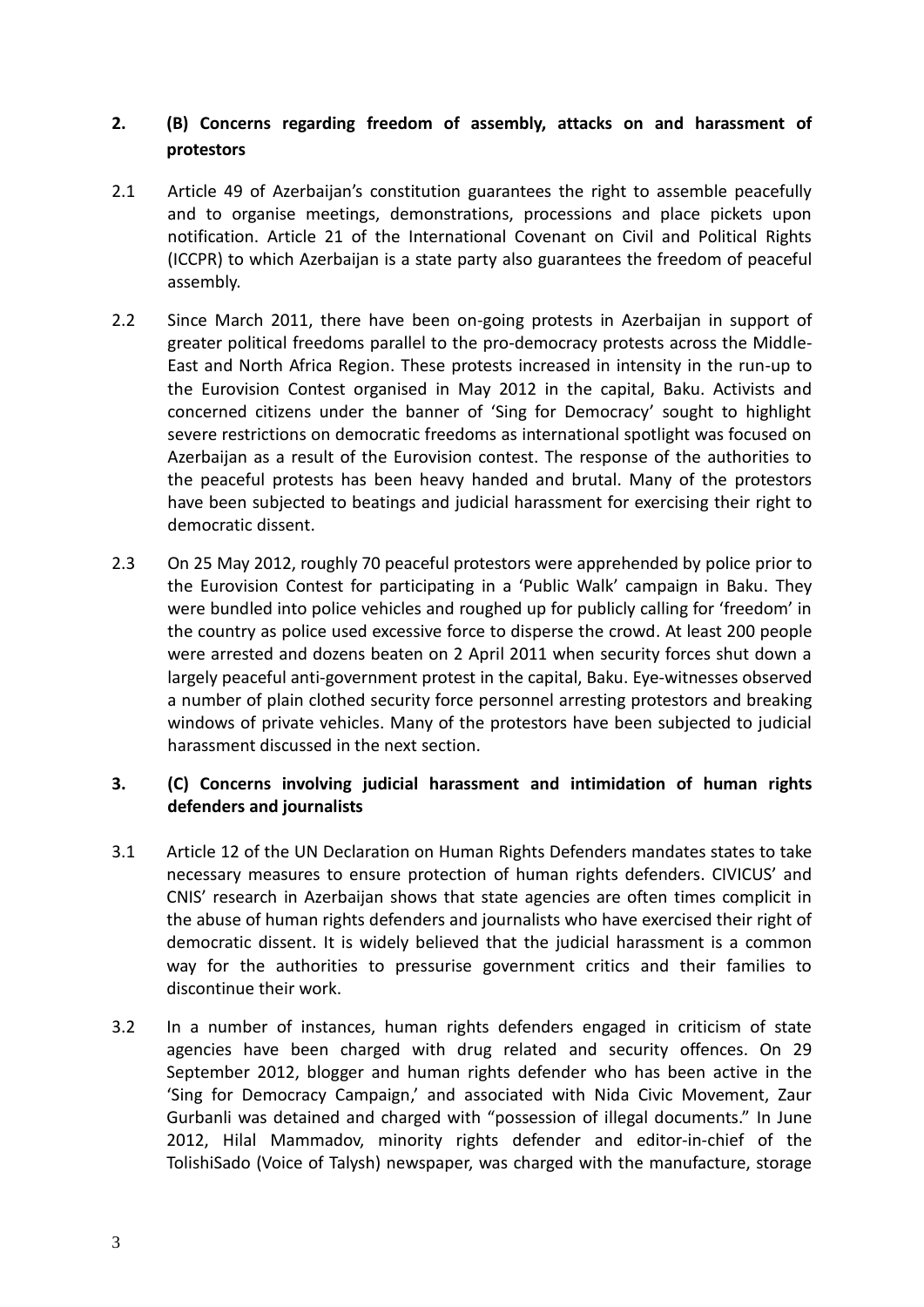and transfer of drugs after the authorities claimed to have seized 5 grams of heroin from him and 30 grams from his place of residence. In July 2012, the authorities claimed that he was detained for "cooperation with the intelligence agencies of a foreign country" as well as "activities against the security and territorial integrity of Azerbaijan" and "incitement of national racial and religious hatred."

- 3.3 In June 2012, social media activist and photographer, Mehman Huseynov, who was active in the "Sing for Democracy campaign" and had taken a number of photographs of police violence against protestors, was charged by the police for hooliganism. The police accused him of resisting the authorities after he had a verbal confrontation with them following which the police smashed his camera. Huseynov is associated with the Institute of Reporters' Freedom and Safety. On 11 June 2012, Iranian journalist, Anar Bayramli of the Iran based Sahar TV was sentenced to two years imprisonment. The motivation for his imprisonment appears to be the political tension between the governments of Azerbaijan and Iran.
- 3.4 In April 2012, member of Kura Civil Society, Oktay Gulaliyev was arrested and charged with resistance of orders by the authorities and inciting citizens to indulge in violence. He was also reportedly violently assaulted in detention and verbally abused by members of law enforcement agencies. On 20 April 2012, blogger and human rights defender, Taleh Khasmammadov was sentenced to four years in prison on charges of "hooliganism," "disorderly conduct" and "resisting authorities." It is widely believed that the real reason for his arrest was to prevent him from publishing reports on the connections between the police and criminal gangs.
- 3.5 Following the spring 2011 protests, as many as 17 civil society and political activists were convicted on questionable charges including illegal possession of drugs and evading military service. The sentences range from one to three years imprisonment. Among those convicted are Baktiyar Hajiyev who organised the 'Great People's Protest' on 11 March 2011. He was sentenced to two years imprisonment in May 2011 for evading military service. In the same month, Jabbar Savalanli, a youth political activist arrested during a street protest was sentenced to two and a half years imprisonment for illegal possession of drugs.

#### **4. (D) Concerns regarding freedom of association and unwarranted bureaucratic harassment of Civil Society Organisations (CSOs)**

- 4.1 Article 58 of Azerbaijan's constitution guarantees freedom of association and the freedom to carry out associational activities without undue restrictions. Article 22 to of the International Covenant on Civil and Political Rights to which Azerbaijan is a state party also guarantees freedom of association.
- 4.2 CSOs in Azerbaijan are facing a number of unwarranted restrictions through legislation governing CSOs. New regulations passed by the Cabinet in 2011 and a series of legal amendments introduced in 2009 are imperilling freedom of association in the country. For instance, the Ministry of Justice can initiate dissolution of a CSO after issuing two warning letters in a year. Financial grants have to be registered with the authorities within an unrealistic time frame of one month. International CSOs are subjected to additional restrictions such as the requirement to respect "national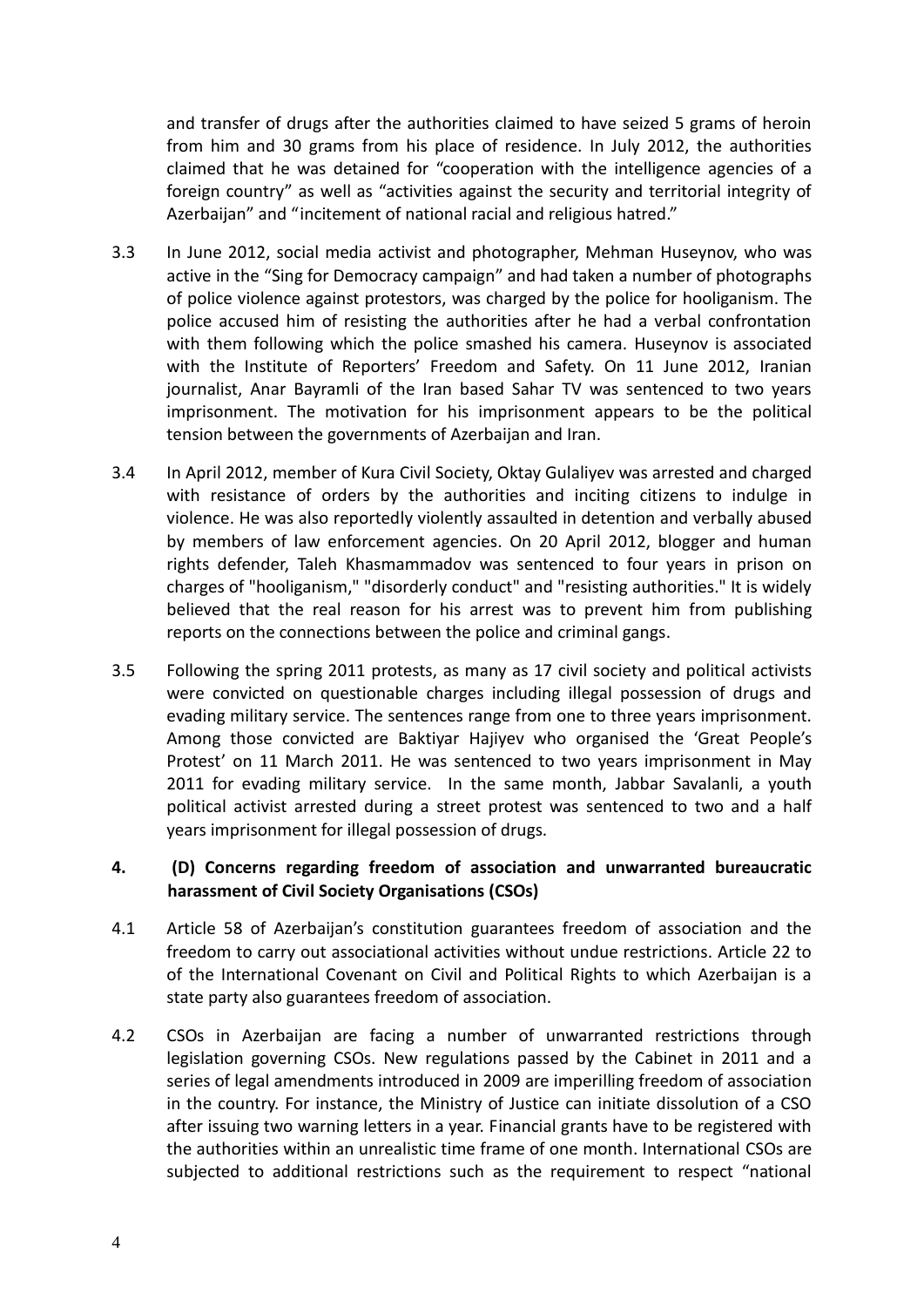moral values" and not be involved in "political and religious propaganda." Neither of these terms is defined, impeding the ability of international CSOs who have to obtain registration with the Ministry of Justice in order to operate in Azerbaijan.

- 4.3 The requirement for mandatory registration of CSOs also seriously impedes freedom of association. CSOs that seek to advance human and democratic rights face delays in registration and remain at risk of denial of registration. For instance, the Institute of Peace and Democracy has been waiting for registration since 1995. Registration for CNIS was delayed for three years. In March 2011, the Azerbaijan Human Rights House was ordered to suspend its operations for apparent violation of registration requirements soon after it held a press conference criticising the arrest and detention of an opposition youth activist.
- 4.4 In February 2012, CIVICUS and CNIS observed that a number of intimidatory tactics were employed against CSOs critical of the government such as levying heavy fines for petty administrative lapses; issuing warning letters threatening to cancel registration; publication of defamatory articles against CSO members in the press; and denial of permission to CSOs to hold meetings in public spaces.

#### **5. Recommendations to the Government of Azerbaijan**

- 5.1 CIVICUS and the Center for National and International Studies (CNIS) call on the Government of Azerbaijan to create an enabling environment for civil society to operate in accordance with the rights enshrined in the ICCPR and the UN Declaration on Human Rights Defenders. At a minimum, the following conditions should be ensured: freedom of association, freedom of expression, the right to operate free from unwarranted state interference, the right to communicate and cooperate, the right to seek and secure funding and the state's duty to protect. In light of this, the following specific recommendations are made.
- 5.2 Regarding freedom of assembly, attacks on and harassment of protestors
	- The right to peaceful protest should be respected in practice. Law enforcement officials using excessive force against protestors should be subjected to the full force of the law.
	- Law enforcement officials engaged in crowd control should be trained on the UN Basic Principles on the Use of Force and Firearms.
- 5.3 Regarding judicial harassment and intimidation of human rights defenders and journalists
	- Impartial and effective investigations into all cases of attack, harassment and intimidation of human rights defenders and journalists should be conducted and perpetrators brought to justice.